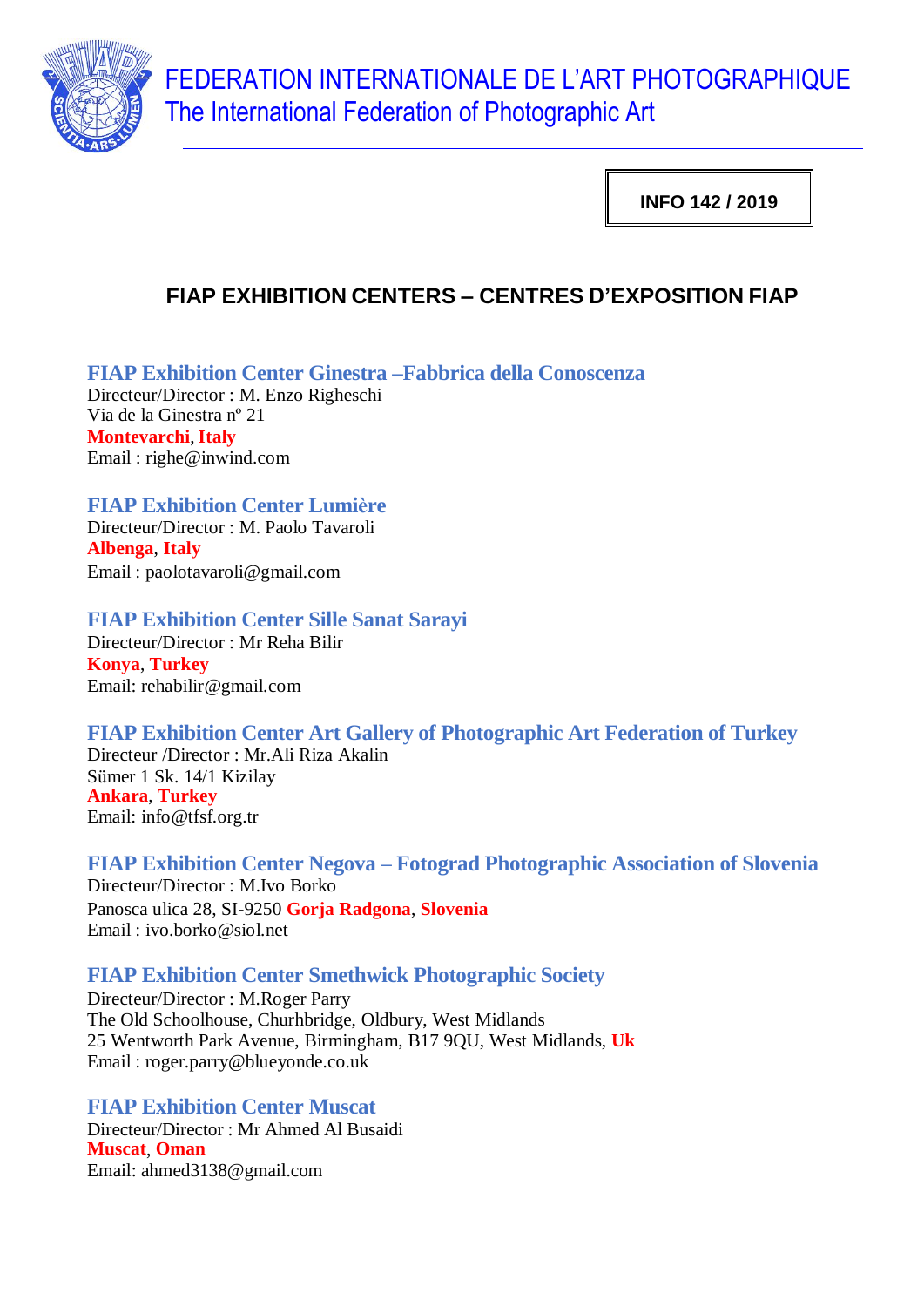**FIAP Exhibition Center Peña Fotografica Rosarina**  Directeur/Director : M.Jorge Scilipoti **Rosario, Argentina** Email : elkoly@gmail.com

**FIAP Exhibition Center Tehran** Directeur/Director: Mr. Ali Samei **Tehran, Iran** Email: [ali.flyteam@gmail.com](mailto:ali.flyteam@gmail.com)

**FIAP Exhibition Center Novi Sad** 

Directeur/Director: M.Djordje Vukicevic **Novi Sad, Serbia** Email: [djordje@fkns.rs](mailto:djordje@fkns.rs)

FIAP Exhibition Center The Eddie Chandler Gallery – The Dublin camera Club Directeurs/Directors : M. Paul Stanley and Mr. Gerry Andrews Camden Street Lower-Dublin 1 **Dublin, Ireland** Email : dublincameraclub@gmail.com

#### **FIAP Exhibition Center Athens - Hellenic Photographic Society**

Directeur/Director: Mr. Kyriakos Kokkos 12 Pontou street, 11528 **Athens**, **Greece** Email: info@efe.com.gr

#### **FIAP Exhibition Center Antequerana - Agrupación Fotografica Antequerana**

Directeur/Director : Mr. Alfredo Sotelo Matos C/Diego Ponce 21.2ºD. 29200 –Antequera, **Malaga, Spain** Telephone: +34- 657752254 Email: alfredosote@gmail.com

#### **FIAP Exhibition Center Langreo Fotografias Del Mundo/ Semeyes Del Mundo**

Directeur/Director: Luis Jose Vigil Escalera Pinacoteca Eduardo Úrculo de Langreo Calle Union 31, 33930 Langreo /**Asturias**, **Spain** Email: [infoasemeyando@gmail.com](mailto:infoasemeyando@gmail.com)

#### **FIAP Exhibition Center Oradea Galeria Euro Foto Art**

Directeur/Director: Ștefan Tóth Piata 1 Decembrie nr. 12 **Oradea, Romania** Phone number: +40/ 741/ 212111 Email : [eurofotoart@gmail.com](mailto:eurofotoart@gmail.com)

#### **FIAP Exhibition Center Galerija Art Photo Bijeljina**

Directeur/Director: Mr. Slobodan Krstic Popovi 110, 76300 **Bijeljina**, **Bosnia and Herzegovina**. Tel. 0038765512470 Email.: krstic.b.slobodan@gmail.com